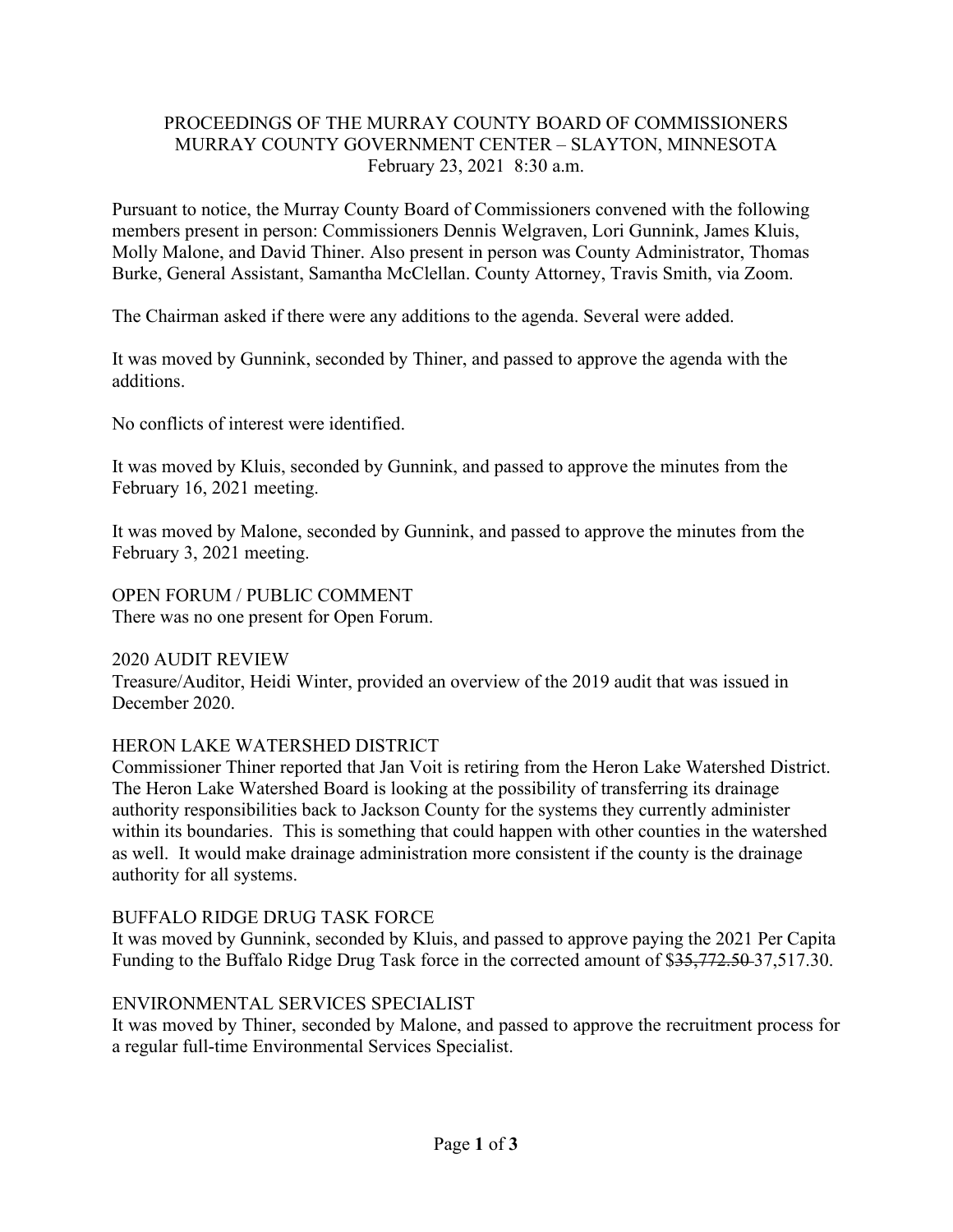### PERSONNEL COMMITTEE UPDATE

Human Resources Director, Ronda Radke gave an update regarding the Personnel Committee.

#### LAW ENFORCEMENT LABOR SERVICES (LELS) UNION CONTRACT

It was moved by Thiner, seconded by Malone, and passed to approve and authorize the Board Chair and Vice-Chair sign the Law Enforcement Labor Services (LELS) labor agreement for January 1, 2021 to December 31, 2023.

#### CAPITAL IMPROVEMENT PLAN

County Administrator, Thomas Burke, led a discussion on the draft capital improvement plan.

#### COVID19 UPDATE

County Administrator, Thomas Burke, led a discussion on Murray County's response to the COVID-19 Pandemic.

### MURRAY COUNTY RELIEF GRANTS County Administrator, Thomas Burke, led a discussion on Murray County Relief Grant funds.

#### BUILDING UPDATES

County Administrator, Thomas Burke, led a discussion regarding the HVAC system in the Courts Building, and Courts Bathroom remodel.

#### HVAC STUDY SHERIFFS OFFICE

It was move by Thiner, seconded by Malone, and passed to approve Dunham Associates, Inc. to provide a mechanical review of the existing HVAC system for the Law Enforcement building to determine the cause of the humidity control issues.

#### CLEAN CARS

County Administrator, Thomas Burke, provided information concerning the Minnesota Pollution Control Agency adopting California's Low-Emission Vehicle and Zero-Emission Vehicle mandates. The topic will be brought back to the board at a later date for further discussion.

#### COMMITTEE REPORTS

Molly Malone: 2/8 Minnesota Rural Counties, Shetek Area Water and Sewer Commission, 2/9 Scott Anderson Training, 2/16 Regular Board Meeting, 2/17 Association of Minnesota Counties -New Commissioner Training, Slayton City Council, 2/18 Economic Development Authority, Association of Minnesota Counties - Public Safety.

Lori Gunnink: 2/9 Scott Anderson Training, 2/16 Regular Board Meeting, 2/17 Plum Creek Library, 2/18 Fairgrounds Advisory Board, Association of Minnesota Counties -Transportation Committee.

James Kluis: 2/9 Scott Anderson Training, 2/16 Regular Board Meeting, 2/18 Association of Minnesota Counties.